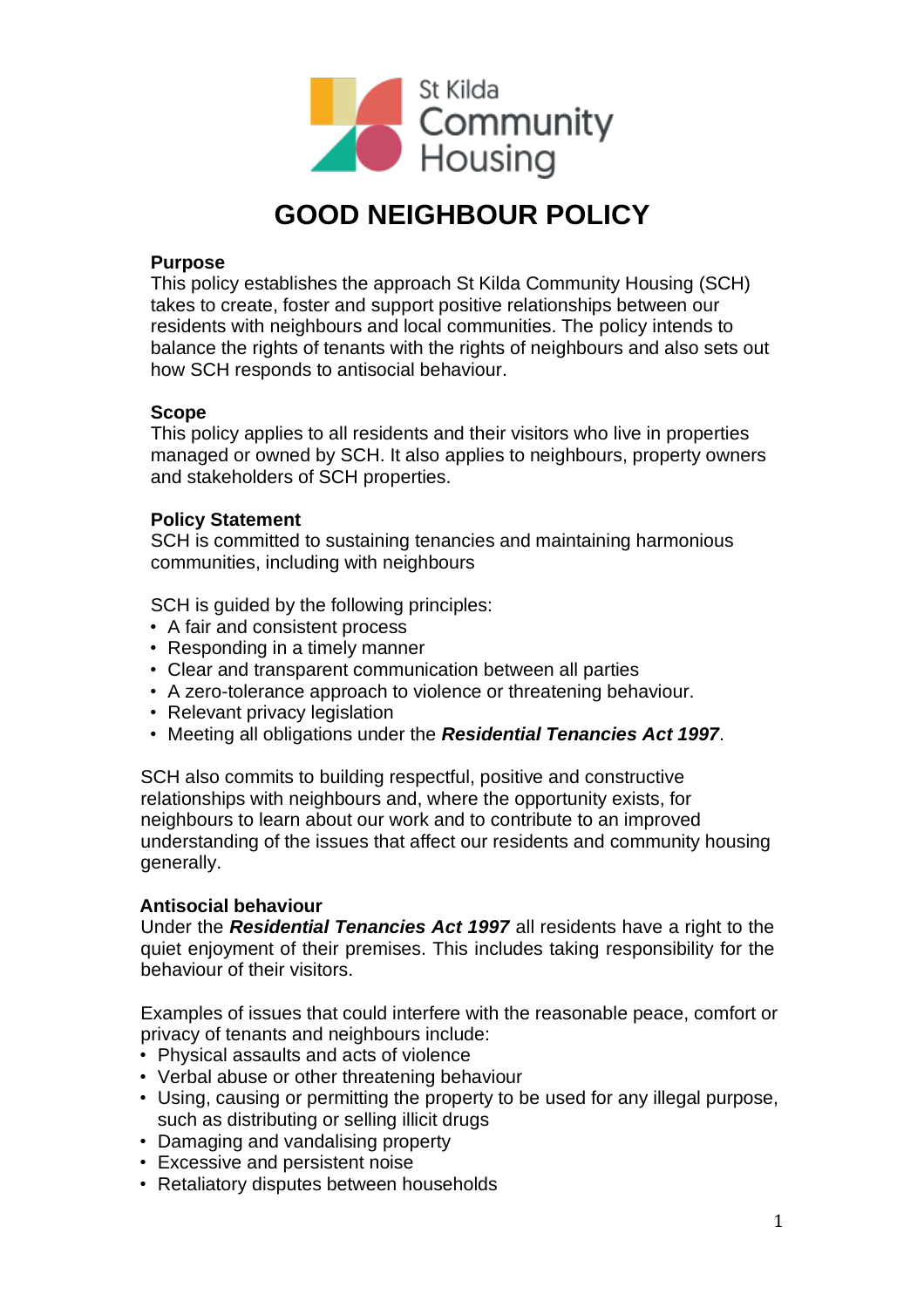

- Loud and unruly behaviour
- Not having pets under control (where pet ownership has been approved by SCH)

# **Minimising antisocial behaviour**

SCH is committed to preventing instances of antisocial behaviour and neighbourhood fatigue by:

- Managing housing to a high quality
- Managing housing locally
- Matching residents to the property
- Promoting social cohesion through the Social Meals Program
- Housing Managers visiting the properties on a daily basis to learn about and deal with issues as they arise.
- Housing Managers conducting regular house meeting with residents
- Conducting six monthly property inspections
- Ensuring residents read, understand and sign the house rules at the beginning of a tenancy.
- Promoting community harmony by keeping the local community informed about SCH, its activities and its residents through a variety of different formats, including council newsletters, local news media and community events.

## **Responding to antisocial behaviour**

SCH takes appropriate action following any reports of antisocial behaviour or interference with quiet enjoyment, including contacting the police if appropriate.

These actions include:

- Speaking with all parties involved
- Documenting the report/complaint as part of the SCH complaints process, where appropriate.
- Gathering supporting information
- Contacting the police where criminal activity has occurred on SCH premises and encouraging neighbours to contact the police if they have witnessed criminal behaviour.
- Making a referral to an appropriate support service
- Issuing a Breach of Duty Notice and take further action in accordance with the provisions of the Residential Tenancies Act 1997 through VCAT
- Issuing an immediate Notice to Leave for a serious act of violence by a resident at a property.

SCH will liaise, work with and assist police if there is illegal or violent activity occurring at a property and will provide CCTV footage to police, where available. SCH will also complete a critical incident report where required.